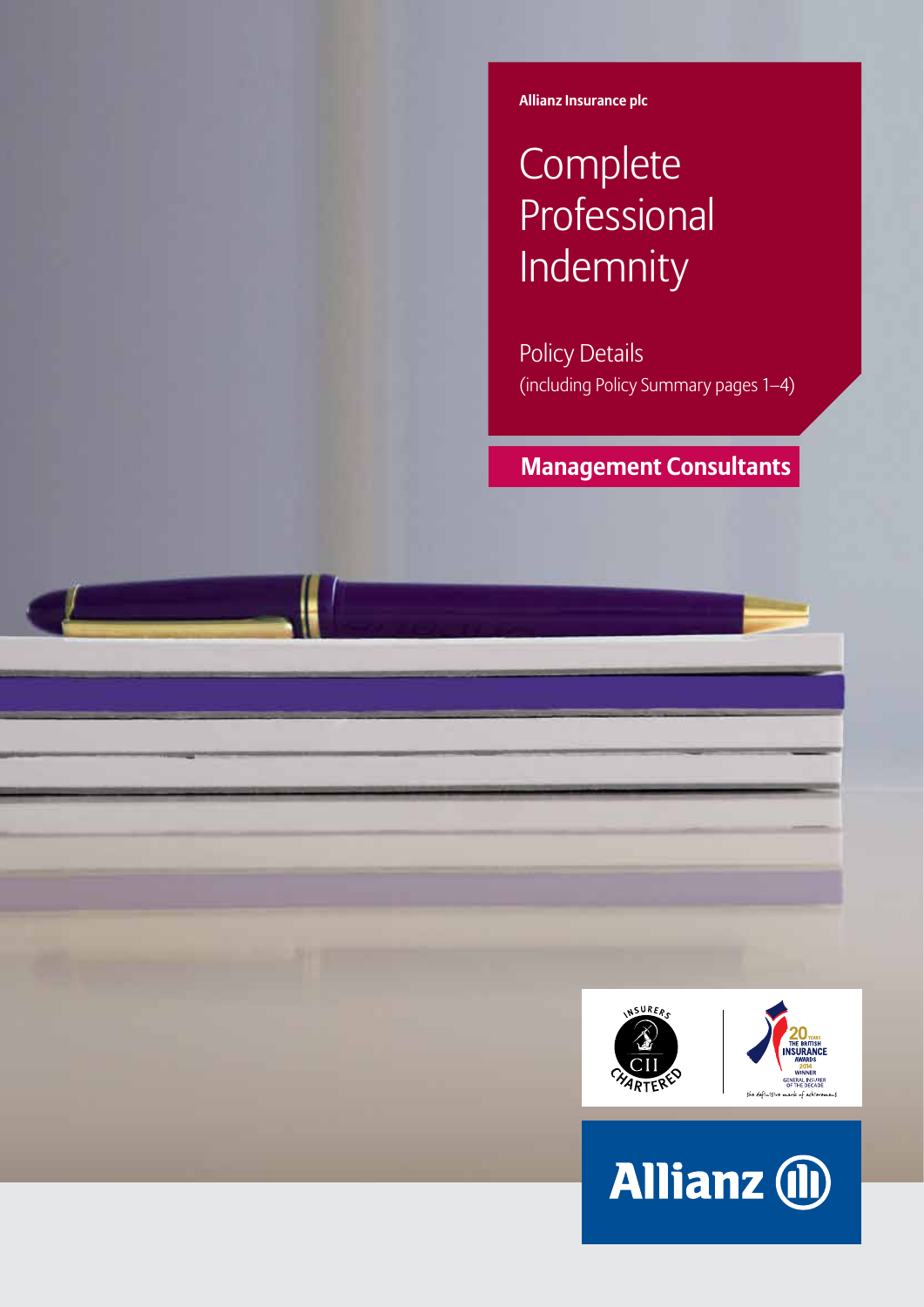# Policy Summary



This is a Policy Summary only and does not contain full terms and conditions of the contract of insurance. Some covers are optional and will only apply if you have selected them. Full terms and conditions can be found in the policy documents, a copy of which is available on request.

## What is Professional Indemnity Insurance?

Professional Indemnity insurance covers your legal liability arising from your professional services in the event that a third party claims to have suffered a loss as a result of your professional negligence.

Professionals may owe a duty of care to anybody who might reasonably rely upon the service or advice they have provided. In today's commercial world, clients expect high standards of service and are more inclined to resort to litigation when such standards have not been met.

Professional Indemnity insurance is designed to provide protection against such claims, providing an indemnity for damages which are awarded against your business, for legal costs in defending the claim and for costs that may be awarded against you subject to the policy terms and conditions.

Any business or person who provides services such as advice, design, or offers their skills or knowledge services in a professional category should consider Professional Indemnity insurance.

This Professional Indemnity insurance Policy is underwritten by Allianz Insurance plc.

## What is the policy duration?

This policy has a 12 month period of insurance (unless shown differently on your policy schedule), and is annually renewable.

## Will I have any cancellation rights?

You have the right to cancel the policy and receive a return of premium paid, less an administration charge of £50 and an amount representing the cover you have received to date.

This is subject to certain terms and conditions, full details of which can be found in the policy wording.

## How do I make a complaint?

Allianz aim to get it right, first time every time. If we make a mistake we will try to put it right promptly.

Allianz will always confirm to you receipt of your complaint within 5 working days and do our best to resolve it within 4 weeks. If we cannot we will let you know when an answer may be expected.

If we have not resolved the situation within 8 weeks we will provide you with information about the Financial Ombudsman Service.

If you have a complaint about anything other than the sale of the policy, please contact our Customer Satisfaction Manager at:

Customer Satisfaction Manager Allianz Insurance plc 57 Ladymead Guildford Surrey GU1 1DB

Telephone number: **01483 552438** Fax number: **01483 790538** Email: **acccsm@allianz.co.uk**

Using our complaints procedure or referral to the Financial Ombudsman Service does not affect your legal rights.

## Would I receive compensation if Allianz were unable to meet its liabilities?

Allianz Insurance plc contributes to the Financial Services Compensation Scheme (FSCS). You may be entitled to compensation from the FSCS if we are unable to meet our liabilities. Further information about compensation scheme arrangements is available at www.fscs.org.uk, by emailing enquiries@fscs.org.uk or by phoning the FSCS on 0800 678 1100 or 0207 741 4100.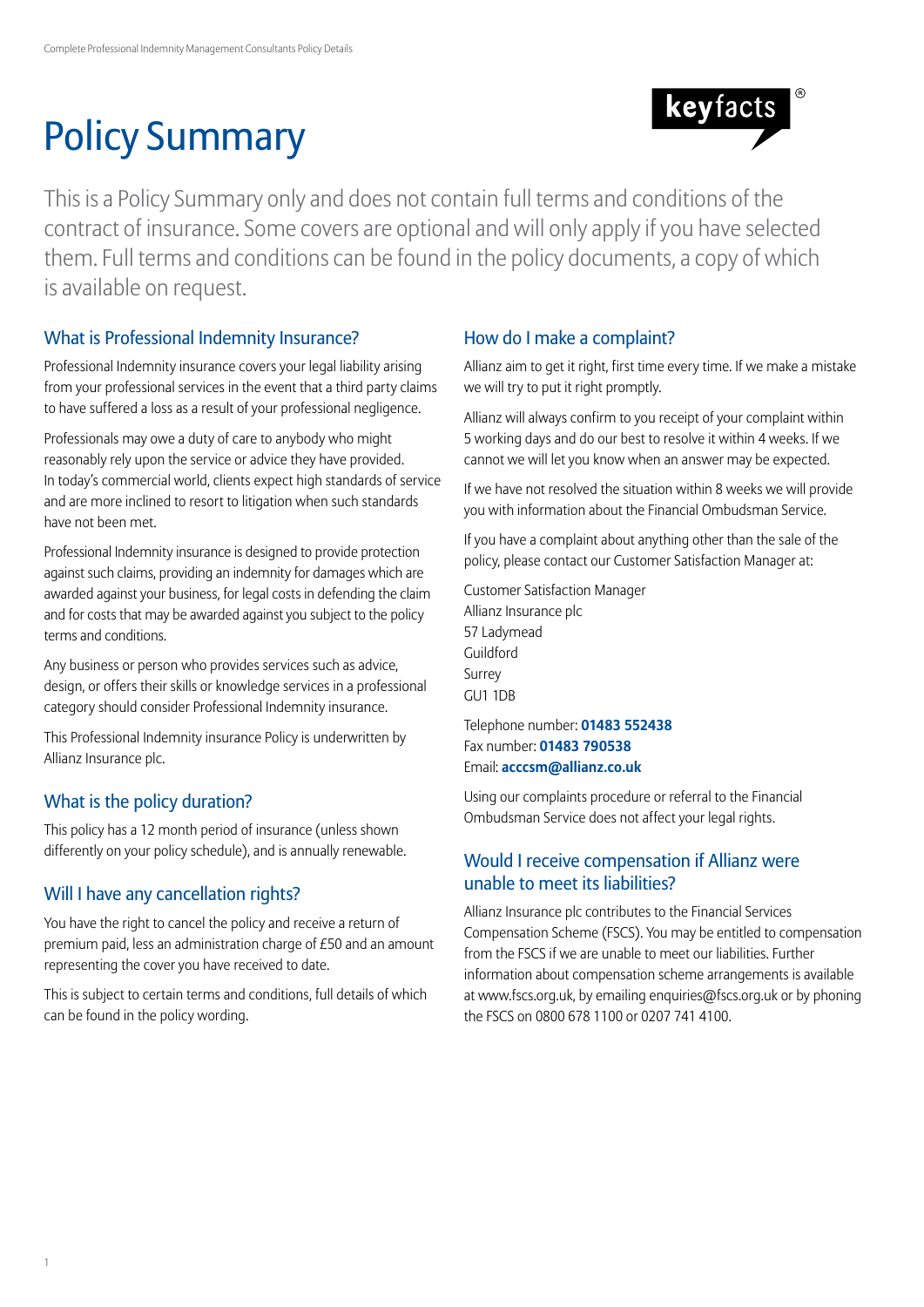## How do I make a claim?

If you need to claim, your dedicated claims handler will help and guide you through the process.

You can notify us of a claim by: Telephone: 0344 893 9500

Our claims helpline is available 24 hours a day, 7 days a week.

Post: Claims Division Allianz Insurance plc 500 Avebury Boulevard Milton Keynes MK9 2XX

Please have your policy number to hand and as much information about the claim as possible. For further information please see page 5.

## Please read the Policy

Please periodically review the policy and the policy schedule to make sure that it meets and continues to meet your needs and that you understand its terms, conditions, limits and exclusions.

If you wish to change anything or if there is any thing you do not understand please contact your insurance adviser.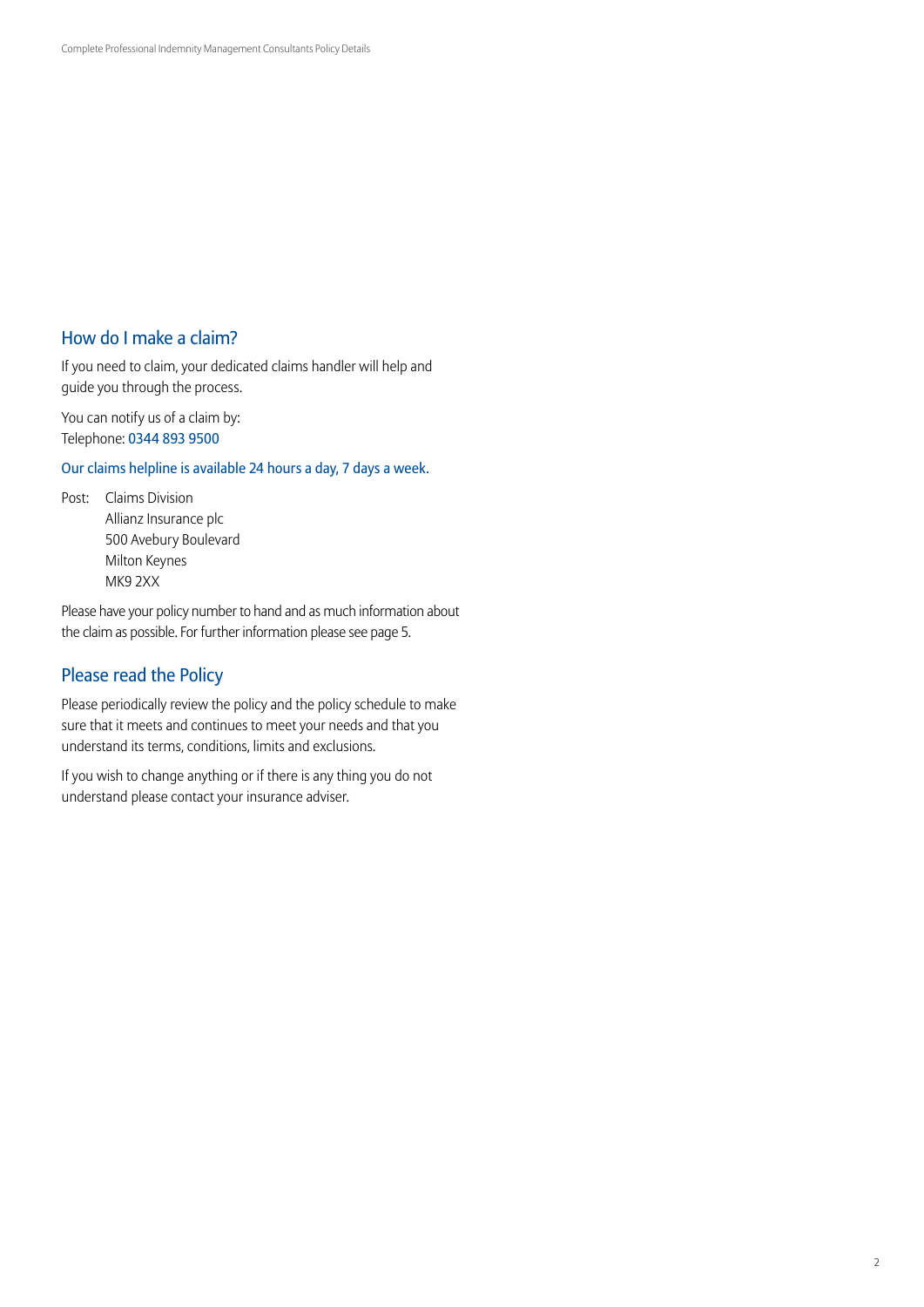## Core Cover

### **Significant Features and Benefits Significant Features and Benefits**

- Professional Indemnity Insurance provides indemnity for losses arising from civil liability (including liability for claimant's costs and expenses incurred) arising in connection with your professional services including:-
	- breach of professional duty
	- infringement of copyright or intellectual property rights
	- breach of confidentiality
	- defamation
	- and other types of civil liability, unless specifically excluded.
- Insured Person cover extends to include you, past and present partners (or members of limited liability partnerships), directors, employees and their personal representatives in the event of death, incapacity, insolvency or bankruptcy.
- Fraud and Dishonesty Cover liability of your business to any third party resulting from fraudulent or dishonest conduct. Amounts payable will be in excess of the amounts recoverable from the dishonest or fraudulent person or their estates or legal representatives unless condoned by a partner or director.
- Lost Documents Cover costs of replacing or restoring documents lost or damaged in transit or in your custody or control up to a maximum of £100,000 in the aggregate during the period of insurance. An Excess of £250 applies to this cover, unless an alternative amount is specified in the Schedule.
- Court Attendance Cover if attending court as a witness by any principal, partner, member, director or employee when defending a claim, a rate of £300 per person per day (£150 per person per day for employees) is applicable.
- Mitigation Cover costs incurred in remediating or mitigating a loss or potential loss that may otherwise result in a claim subject to specific requirements.
- Specialist Consultants Cover claims resulting from any wrongful act of your specialist consultants, designers or subcontractors engaged in the performance of your professional services. Cover applies provided that you have not waived or otherwise impaired any rights of recourse against such persons.
- Joint Ventures Cover covers you against liability arising out of your professional services in respect of any joint venture, provided that you have previously declared to us all fees/ turnover received from any joint venture subject to specific requirements.

- Automatic Acquisitions Cover extends cover during the period of insurance to include another entity where you obtain control of the composition of the board of directors or more than half of the voting power; or a holding of more than half of the issued share capital subject to specific requirements.
- Defence Costs Cover covers defence costs incurred with our prior written consent.
- Innocent Non Disclosure we will not exercise our rights to avoid the insurance cover for innocent non-disclosure or innocent misrepresentation.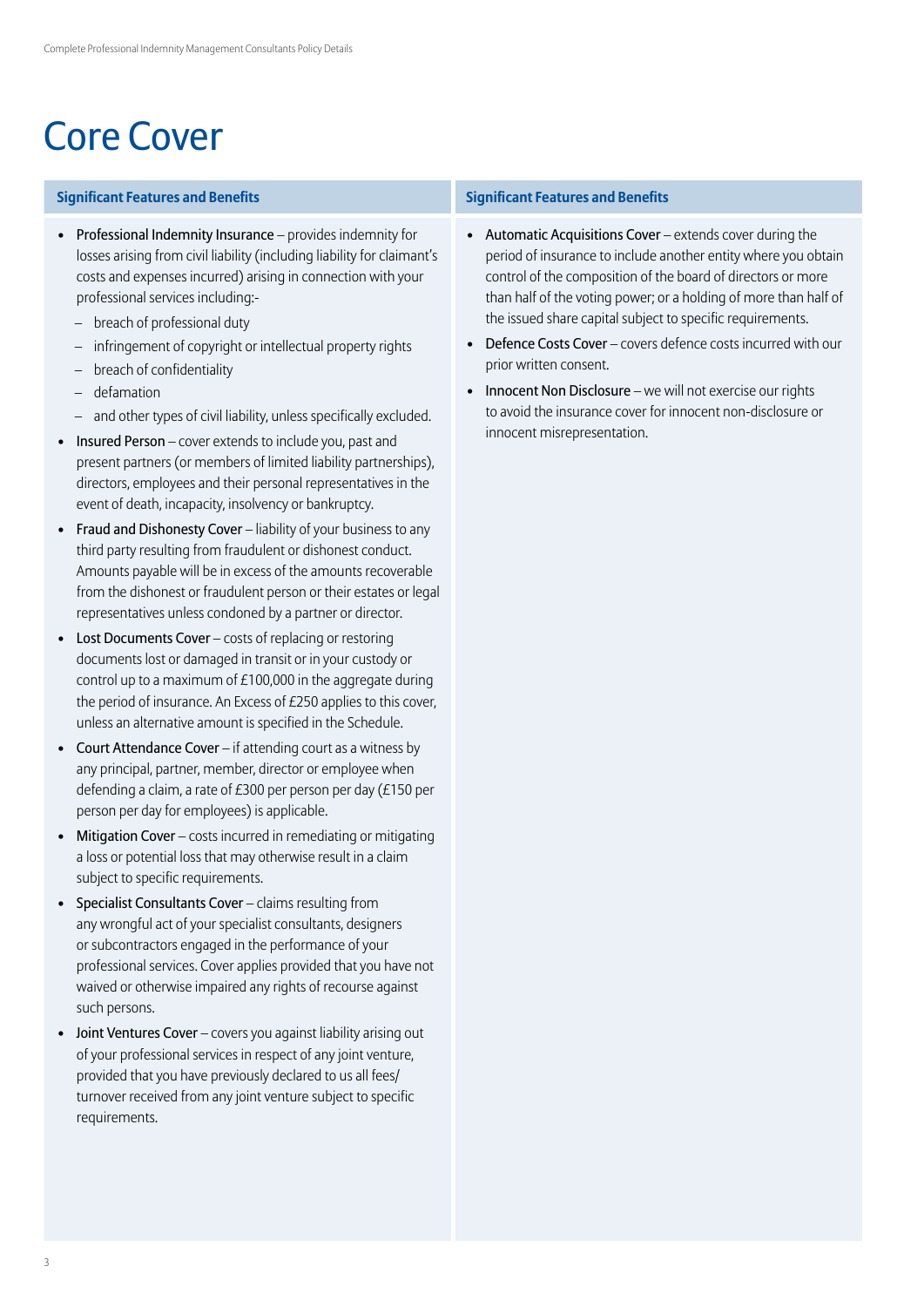## Core Cover (continued)

- Claims Made Wording
	- the insurance covers claims first made against you, and/or circumstances that may lead to a claim, notified to us during the period of insurance
	- claims or circumstances which might give rise to a claim must be notified to us in writing as soon as reasonably possible and during the period of insurance.
- Limit of Liability
	- the Limit of Liability is specified in the Schedule and applies on an "any one claim" basis without aggregate limitation in the period of insurance (unless stated otherwise in the Schedule)
	- Defence Costs are payable in addition to the Limit of Liability.
- Excess the insurance will be subject to an excess, shown in the Schedule, which is the amount you must contribute towards settlement of a claim. No excess applies to Defence Costs or Court Attendance Cover.
- Cover exclusions:
	- Bodily injury/property damage unless arising from an actual or alleged failure to achieve the legally required standard of care, diligence and expertise in performing your professional services.
	- Contractual Liability except to the extent such liability would have attached to you in the absence of such contractual duty, term or agreement.
	- Pre-assessment of cost Failure to make an accurate preassessment of the cost of performing your professional services.
	- Failure to arrange or maintain insurance
	- Directors' and Officers' Liability any Claim arising out of, based upon or attributable to any Claim made against an Insured in their capacity as a director, officer, trustee, Member or partner of the Company in respect of the performance or non-performance of their duties as a director, officer, trustee, Member or partner of the Company.
	- Employers' Liability any Claim by any person for bodily injury, sickness, disease or death incurred, contracted or occurring whilst under a contract of service or apprenticeship with an Insured or for any breach of any obligation owed by an Insured as an employer.

### **Significant Exclusions or Limitations Significant Exclusions or Limitations**

- Employment Practice Violation any Claim arising out of, based upon or attributable to any act, error or omission with respect to any employment or prospective employment of any past, present, future or prospective employee or Insured Person of any Company.
- Infrastructure arising out of, based upon or attributable to software or mechanical failure, electrical failure, including any electrical power interruption, surge, brown out or black out, or telecommunications or satellite systems failure, outside the direct control of an Insured.
- Insolvency Insolvency administration or receivership of your business.
- Market Fluctuation any diminution in value or failure to appreciate of any investment or product.
- Prior Claims/circumstances Previous claims or circumstances.
- Prior Acts before the Retroactive Date stated in your Schedule.
- Provision of finance Acquisition, provision or maintenance of finance.
- Trade debts incurred or guarantee given by you for a debt.
- U.S.A./Canada Claims brought in the United States of America or Canada.
- War or Terrorism
- Sanctions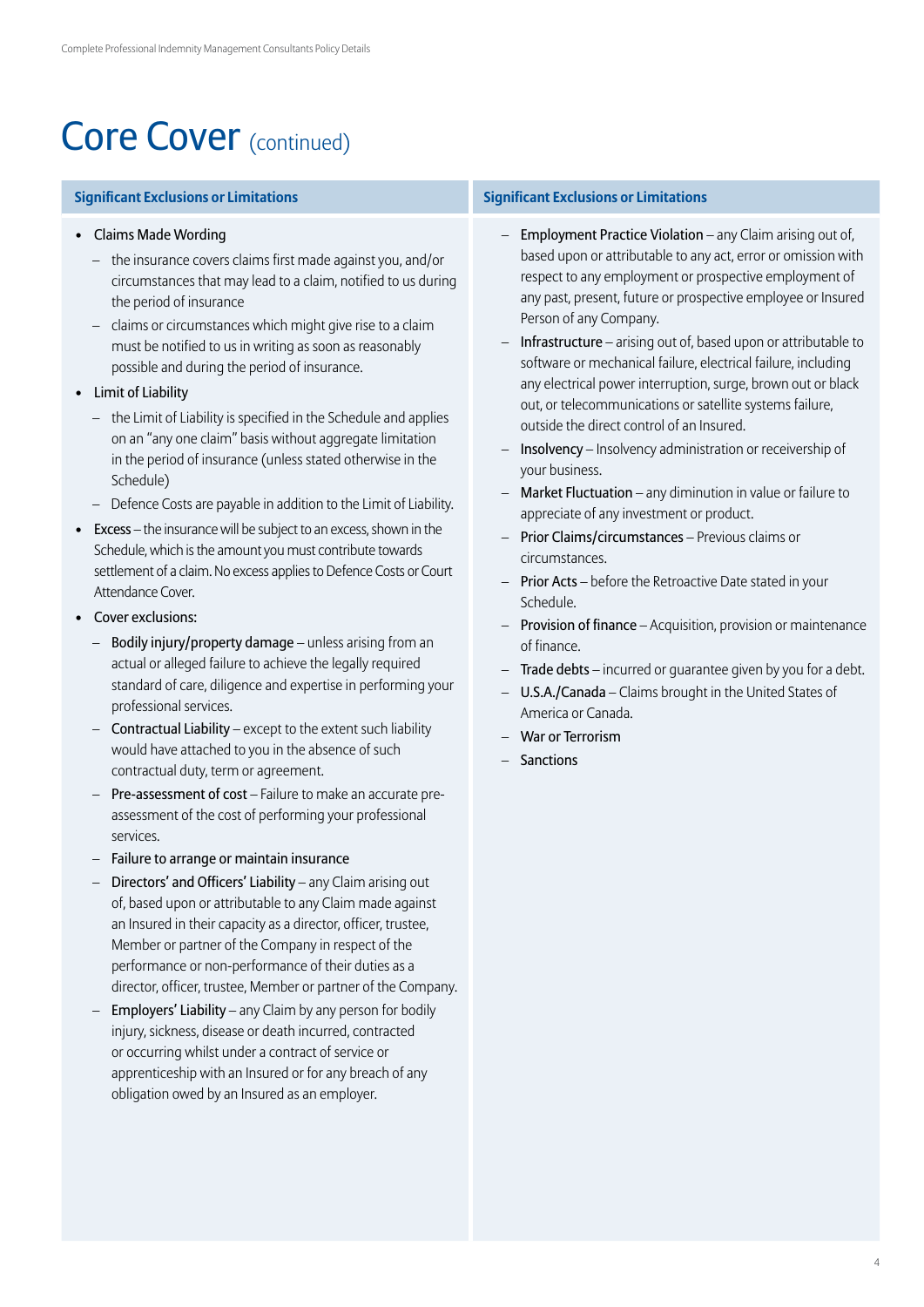# Additional Information

## How do I make a claim?

If you need to claim, your dedicated claims handler will help and guide you through the process.

You can notify us of a claim by:

### Telephone: **0344 893 9500**

Post: Claims Division Allianz Insurance plc 500 Avebury Boulevard Milton Keynes MK9 2XX

## **Lines are open from 9am to 5pm, Monday to Friday.**

## What to expect when making a claim

Allianz aims to deal with your claim promptly and fairly. We will update you on the progress of your claim by email, mail or by phone – whichever you prefer.

Depending on the type of claim and value involved, we may:

- forward a claim form for you to complete and sign
- ask you for additional information (eg,photographs)
- appoint an independent expert to deal with your claim
- arrange for a member of our claims team to visit you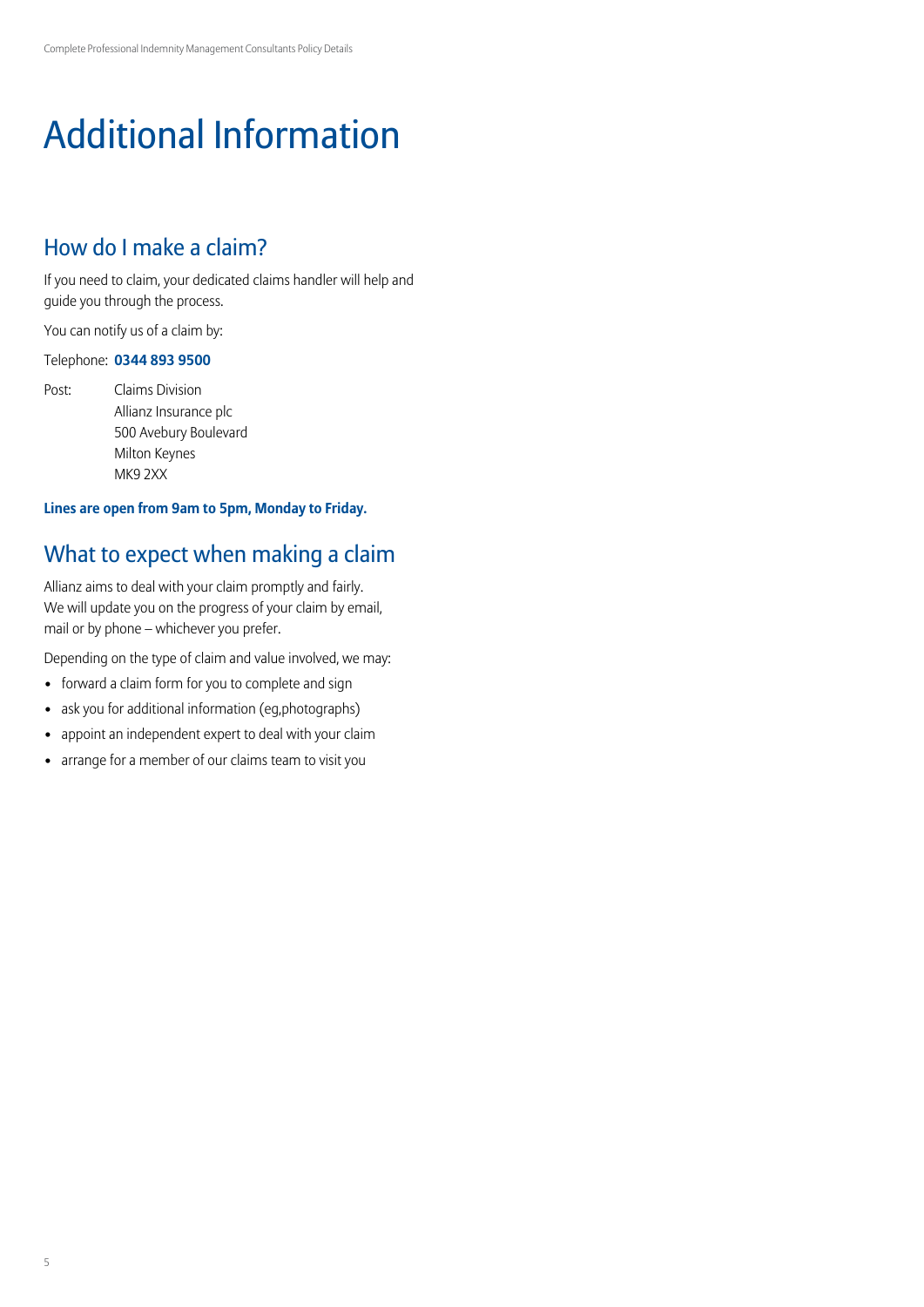## Data Protection

Allianz Insurance plc together with other companies within the Allianz SE group of companies ("Allianz Group") may use the personal and business details you have provided or which are supplied by third parties including any details of directors, officers, partners and employees (whose consent you must obtain) to:

- provide you with a quotation, deal with the associated administration of your Policy and to handle claims;
- search credit reference, credit scoring and fraud agencies who may keep a record of the search;
- share with other insurance organisations to help offset risks, administer your Policy, for statistical analysis, and to handle claims and prevent fraud;
- support the development of our business by including your details in customer surveys, for market research and business reviews which may be carried out by third parties acting on our behalf.

Allianz Group may need to collect and process data relating to individuals who may benefit from the Policy ("Insured Persons"), which under the Data Protection Act is defined as sensitive (such as medical history of Insured Persons) for the purpose of evaluating the risk and/or administering claims which may occur. You must ensure that you have explicit verbal or written consent from the Insured Persons to such information being processed by Allianz Group and that this fact is made known to the Insured Persons.

Telephone calls may be recorded for our mutual protection, training and monitoring purposes. Under the Data Protection Act 1998 individuals are entitled to request a copy of all the personal information Allianz Insurance plc holds about them. Please contact the Customer Satisfaction Manager, Allianz Insurance plc, 57 Ladymead, Guildford, Surrey, GU1 1DB. Personal details may be transferred to countries outside the EEA. They will at all times be held securely and handled with the utmost care in accordance with all principles of English law. By applying for and/or entering into this insurance Policy you will be deemed to specifically consent to the use of your data and your insurance Policy data in this way and for these purposes and that your directors, officers, partners, and employees have consented to our using their details in this way.